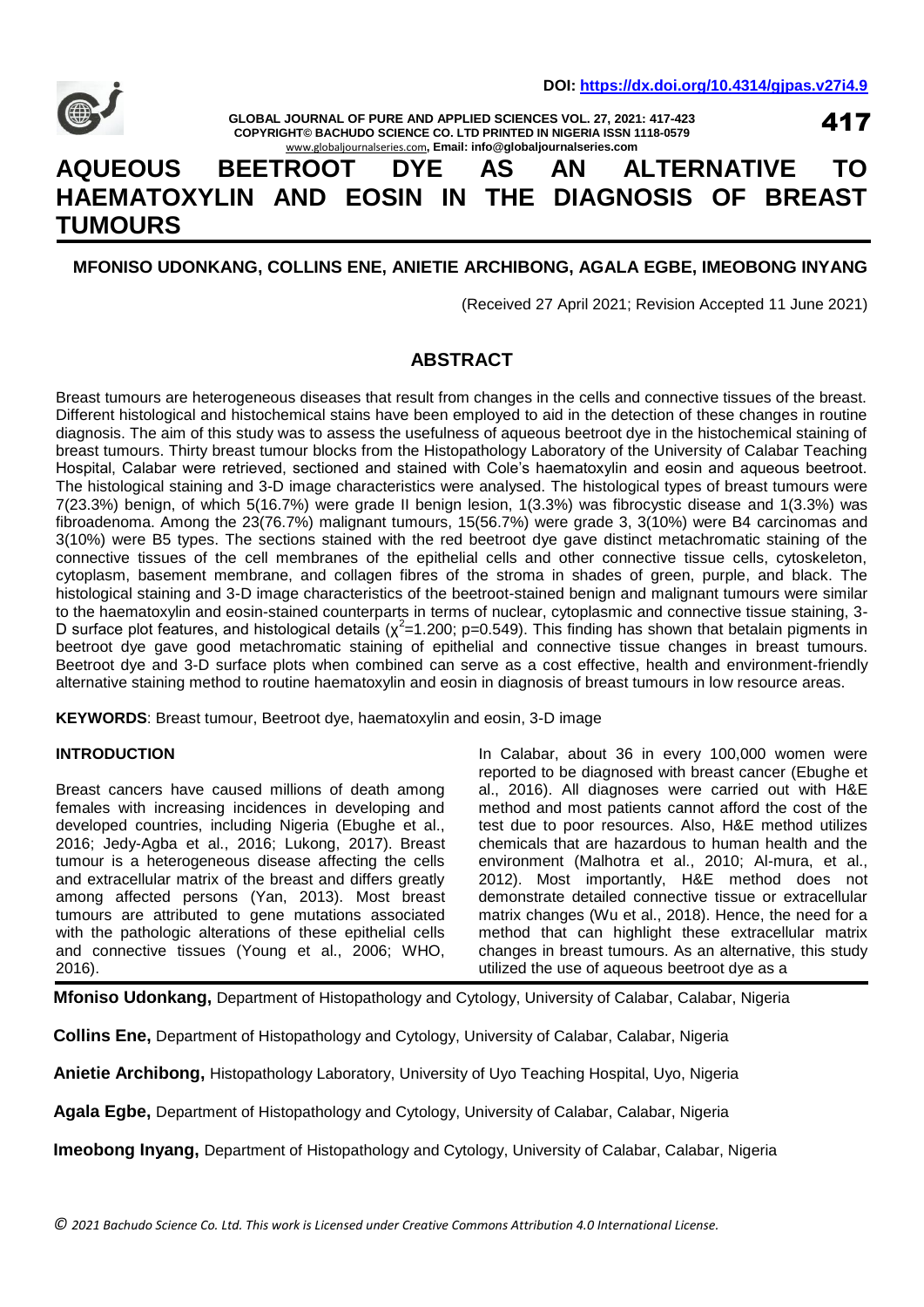histochemical stain to demonstrate the epithelial and connective tissue changes in benign and malignant breast tumours.

Beetroot (Beta vulgaris) is the taproot of the beet plant (Cheng et al., 2014; Singnarpi et al., 2017; Kumar et al., 2015). Beetroot is red in colour and has wide applications as food, food colourant, medicine, and stain for parasites, ova, buccal smears, and tissues of rats (Cheng et al., 2014; Singnarpi et al., 2017; Kumar et al., 2015; Tasneem & Hage, 2016; Udonkang et al., 2018). A study by Udonkang et al. (2018) showed that beetroot dye can stain the cytoplasm, smooth muscles, keratin, mucins, and collagen fibres in tissues of albino rats with shades of colours ranging from brown, pink, and green to black.

# **MATERIALS AND METHODS Study area**

This study was carried out in the University of Calabar Teaching Hospital, a hospital-based cancer registry in Calabar, Cross River State. The hospital is located within Calabar Metropolis, made up of Calabar Municipal and Calabar South Local Government areas. Apart from receiving cases from the Metropolis, the hospital is a health referral center to other Local Government Areas of Akpabuyo, Bakassi, Odukpani and Biase.

#### **Selection of tissue blocks/data collection**

The study was carried out using thirty female breast tissue blocks from the Histopathology Laboratory, University of Calabar Teaching Hospital, Calabar. The blocks consisted of 1 normal tissue, 7 benign and 22 cancer-positive tissues. Data on type and histological grade of tumours were obtained. Ethical approval was obtained from the Research Ethics Committee of the University of Calabar Teaching Hospital, Calabar with Number UCTH/HREC/33/627.

# **Histological tissue preparation/staining**

The selected breast tissue blocks were sectioned with a rotary microtome at 4 micrometers. The sections were floated out unto glass slides, dewaxed in xylene, and hydrated through descending grades (absolute, 95%, 70%) of ethanol and distilled water before staining in Cole's haematoxylin and eosin staining method.

# **Plant material, preparation and staining**

Beetroots were obtained from Marian market, Calabar. The beetroots were authenticated at the Botany Department, University of Calabar, Calabar. The beetroots were washed with water and the skin peeled

Table 1: Histological types of breast tumours

A three-Dimensional (3-D) surface plot was used because of its usefulness in revealing detailed changes in the cells and tissues at the molecular level. The interaction of the molecules in the cells and tissues with the stains leads to generation of light signals which are projected as 3-D images that are comparable with the histopathological features (Wu et al. 2018). This will aid in revealing the cell and extracellular matrix heterogeneity of breast tumours (Turashvili and Brogi, 2017).

Hence, the combination of beetroot staining with digital 3-D surface plots projections was to establish the use of locally available and cost effective dye in providing quality and accessible diagnostic healthcare in low resource areas.

with a knife. The Beetroot solution was prepared by weighing 300g of the beetroot with a digital weighing balance, blended and dissolved in 100ml of distilled water. After preparation, dewaxed and hydrated tissue sections were stained with aqueous beetroot staining solution for 1 hour 30 minutes. All slides were rinsed in tap water, dehydrated, cleared, air-dried and viewed with an OMAX 40X-2500X light microscope (China) and photographs were taken with AmScope (MD500) digital camera (USA). Surface plots of 3-D images were produced similar to study by Wu et al. (2018).

#### **Statistical/Image analysis**

The results on types of tumours were presented as percentages. The comparison of the staining characteristics was calculated with Chisquare test using Statistical Package for Social Sciences (SPSS) version 20 (Armonk, New York: IBM Corporation). AmScope (MD500) digital camera software (USA) was used for image analysis to obtain surface plots. The surface plots were produced using the surface plot tool under the Process Menu of AmScope software manual. The surface plots of each photomicrograph produced were analysed. The level of probability was set at greater than or equal to 0.05 for results to be statistically significant.

# **RESULTS**

The thirty tissues used were 1(3.3%) normal tissue, 7(23.3%) benign (comprising 5(16.7%) grade II benign lesions, 1(3.3%) fibrocystic disease and 1(3.3%) fibroadenoma) and 22(73.3%) malignant tumours (comprising 15(50%) grade 3 invasive ductal carcinomas, 4(13.3%) grade 2 carcinomas and 3(10%) B5 carcinomas) (Table 1).

| <b>Histological types</b> | <b>Benign</b>                       | $n\frac{6}{6}$   | <b>Malignant</b>   | $n\frac{9}{6}$    | Normal $n\ll 0$ |  |
|---------------------------|-------------------------------------|------------------|--------------------|-------------------|-----------------|--|
|                           | Fibroadenoma<br>Fibrocystic disease | 1(3.3)<br>1(3.3) | Grade 2<br>Grade 3 | 4(13.3)<br>15(50) | 1(3.3)          |  |
|                           | Grade 2 benign                      | 5(16.7)          | B5 malignant       | 3(10)             |                 |  |
| <b>Total</b><br>30(100)   | Total                               | 7(23.3)          | Total              | 22(73.3)          | 1(3.3)          |  |

The photomicrograph of normal breast tissue is shown in Plate 1. The H&E-stained section showed normal ducts lined by epithelial cells embedded in smooth connective tissue stroma (Plate 1A). Plate 1B stained

with aqueous beetroot dye showed darkly-stained connective tissues of epithelial cells lining the ducts and the lightly-stained smooth stroma. The 3-D surface plot of the H&E-stained section showed epithelial cells giving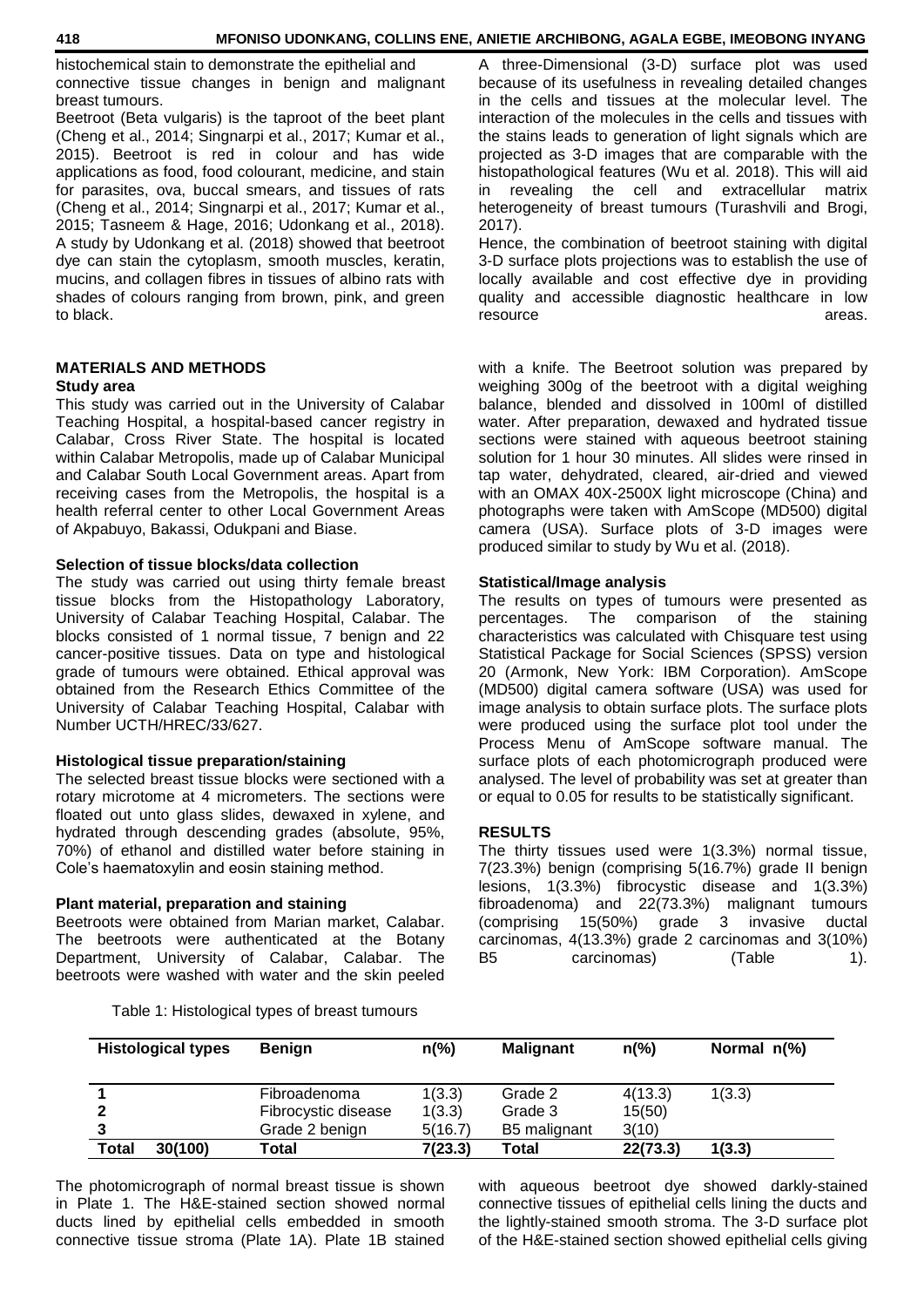green to yellow signals at the surface and the stroma connective tissues giving blue to pink signals at the bottom (Plate 1C). Plate 1D is the 3-D surface plot of the aqueous beetroot dye with epithelial cells giving green to yellow signals at the surface and the stroma connective tissues giving blue signals at the bottom.

The fibroadenoma of the breast is shown in Plate 2. The section stained with H&E showed epithelial cells lining the duct with intact basement membrane and embedded in wavy connective tissue fibres in the stroma (Plate 2A). Plate 2B is fibroadenoma stained with aqueous beetroot showing darkly-stained connective tissue of epithelial cells surrounded by light green-stained intact basement membrane. The stroma is smooth and purple to light green-stained while the connective tissues of the cells in the stroma are darkly-stained. The surface plots of the H&E-stained and aqueous beetroot dye-stained sections show epithelial cells and other cells in the stroma giving similar strong distinct green-yellow-orange signals at the surface, while the connective tissues in the stroma emitted predominantly blue to pink signals at the bottom respectively (Plate 2C and 2D).

Plate 3 is fibrocystic disease of the breast. Plate 3A stained with H&E revealed thick connective tissue fibres in the stroma surrounding a large cystic duct. Plate 3B stained with aqueous beetroot dye showed predominant darkly-stained thick connective tissue fibres in the cystic

duct and stroma. The surface plot of the H&E-stained and aqueous beetroot-stained sections show similar strong green-yellow-orange signals at the surface from epithelial cells and other cells in the stroma but the connective tissues in the stroma emitted intense bluepink-red signals at the bottom respectively (Plate 3C and 3D).

Plate 4 is adenocarcinoma of the breast section. Plate 4A showed H&E-stained adenocarcinoma with desmoplastic epithelial cells in the duct surrounded by thick connective tissue fibres in the stroma. Plate 4B is stained with aqueous beetroot. The connective tissues of the cell membrane of the epithelial cells in the ducts and stroma had distinct dark staining with light green cytoplasm. The stroma had purple to light green prominent thick disoriented connective tissue fibres. The surface signals from epithelial cells and other cells in the stroma of the H&E-stained and aqueous beetrootstained sections were green-yellow while the connective tissues in the stroma emitted moderate blue-pink signals at the bottom respectively (Plate 4C and 4D).

The histological staining and 3-D image characteristics of the beetroot-stained benign and malignant tumours were similar to the haematoxylin and eosin-stained counterparts in terms of nuclear, cytoplasmic and connective tissue staining, 3-D surface plot features, and histological details  $(\chi^2=1.200; \text{ p}=0.549, \text{ Table 2}).$ 



A: H&E B: Aqueous beetroot



C: H&E D: Aqueous beetroot

(S). In 1C and 1D, the epithelial and other cells (C) gave green-yellow-orange signals at the surface while the collagen fibres (F) gave blue-pink signals at the bottom. (Magnificationx400).





Plate 1: Photomicrographs and 3-D plots of normal breast tissue stained with H&E and aqueous beetroot. In 1A and 1B, the normal epithelial cells (E) in the ducts (D) are surrounded by normal connective tissue stroma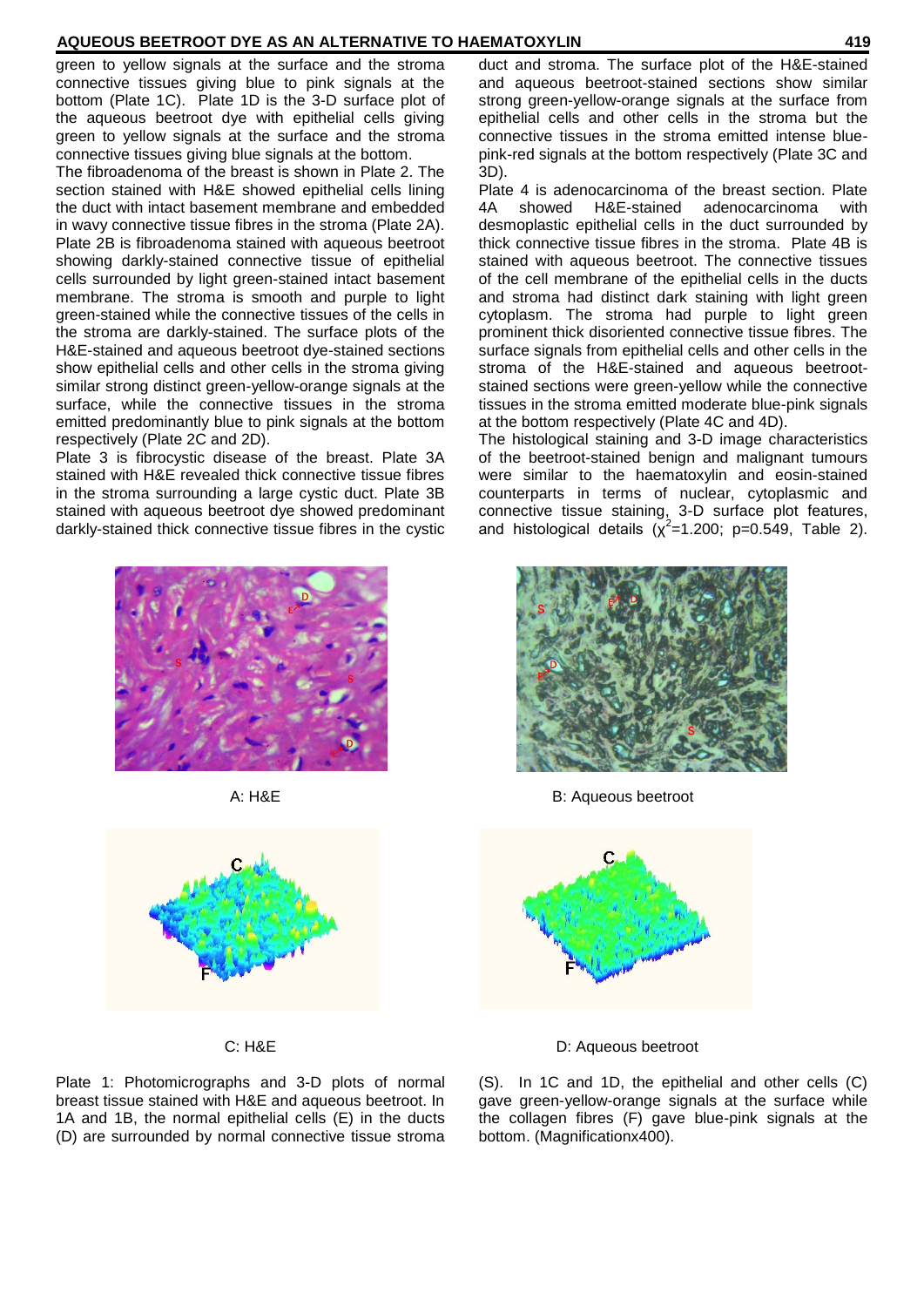



Plate 2: Photomicrographs and 3-D plots of benign fibroadenoma stained with H&E and aqueous beetroot. In 2A and 2B are epithelial cells (E) lining the ducts (D) surrounded by intact basement membrane (BM) and







A: H&E B: Aqueous Beetroot



C: H&E D: Aqueous beetroot

embedded in stroma (S). In 2C and 2D, the epithelial and other cells (C) gave green-yellow-orange signals at the surface while the collagen fibres (F) gave blue-pink<br>signals at the bottom. (Magnification x400). at the bottom.



A: H&E B: Aqueous beetroot



C: H&E D: Aqueous beetroot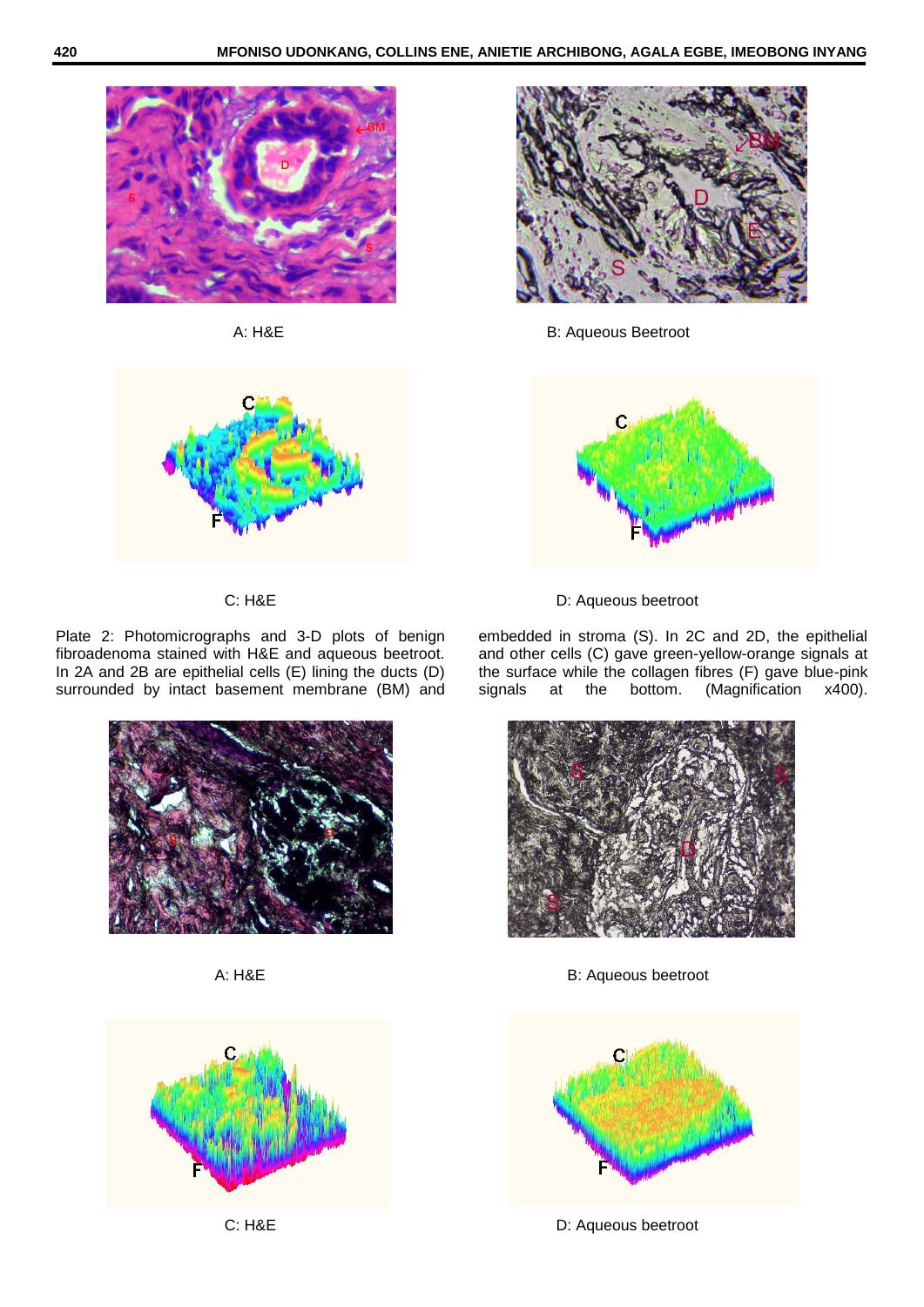Plate 3: Photomicrographs and 3-D plots of fibrocystic disease stained with H&E and aqueous beetroot. Plates 3A and 3B show large cystic duct (D) surrounded by thick connective tissue stroma (S). In 3C and 3D, the



Plate 4: Photomicrographs and 3-D plots of adenocarcinoma stained with H&E and aqueous beetroot. The desmoplastic epithelial cells (E) in the ducts (D) are surrounded by thick connective tissue fibres in the stroma (S) in Plates 4A and 4B. In 4C and

epithelial and other cells (C) gave green-yellow-orange signals at the surface while the collagen fibres (F) gave blue-red-pink signals at the bottom. (Magnification x400).



A: H&E B: Aqueous beetroot



C: H&E D: Aqueous beetroot

4D, the epithelial and other cells (C) gave mostly greenyellow signals at the surface while the collagen fibres (F) gave blue-pink signals at the bottom. (Magnification x400)

Table 2: Comparison of histological staining and surface plot characteristics of normal breast tissue and breast tumours stain with H&E and beetroot

| Staining<br>parameters<br>$n = 30$ | <b>Nuclear</b> | Cytoplasmic | Connective<br>tissue fibres | Clarity | 3-D plot<br>Features | Total<br>scores | <b>Statistics</b> |
|------------------------------------|----------------|-------------|-----------------------------|---------|----------------------|-----------------|-------------------|
| H&E                                |                | 3           |                             | 3       | 3                    | 15              | $x^2$ =1.200      |
| <b>Beetroot</b><br>stain           |                |             | 3                           |         |                      | 12              | p=0.549           |

Keys: Good=3, moderate=2 and poor staining=1

# **DISCUSSION**

Breast tumours undergo diverse changes in their cells and connective tissues (Turashvili and Brogi, 2017). The routine H&E method showed morphological changes distinct to each tumour type. The cells and connective tissue changes of the ducts and stroma were prominent in the benign and malignant tumours. Several authors have reported that benign and malignant tumours undergo significant changes in the connective tissues especially in the collagen fibres morphology (Elasbali, 2019; Acerbi et al., 2015; Runa et al., 2017). These changes involve mostly increase deposition, thickening and reorganization of collagen fibres within the matrix.

This increased collagen fibres production leads to tight cross-link formation that causes matrix stiffness. In turn, stiff matrix increases the risk of disease progression and aggression especially in malignancy.

The histochemical staining method adopted for this study was aqueous beetroot stain and its staining characteristics were compared with the routine H&E stain. As seen from the photomicrographs, beetroot gave distinct staining of connective tissues of the stroma and epithelial cells. There was detailed staining of the collagen fibres, basement membrane, cytoskeleton and cell membrane of the epithelial cells of the breast tissues.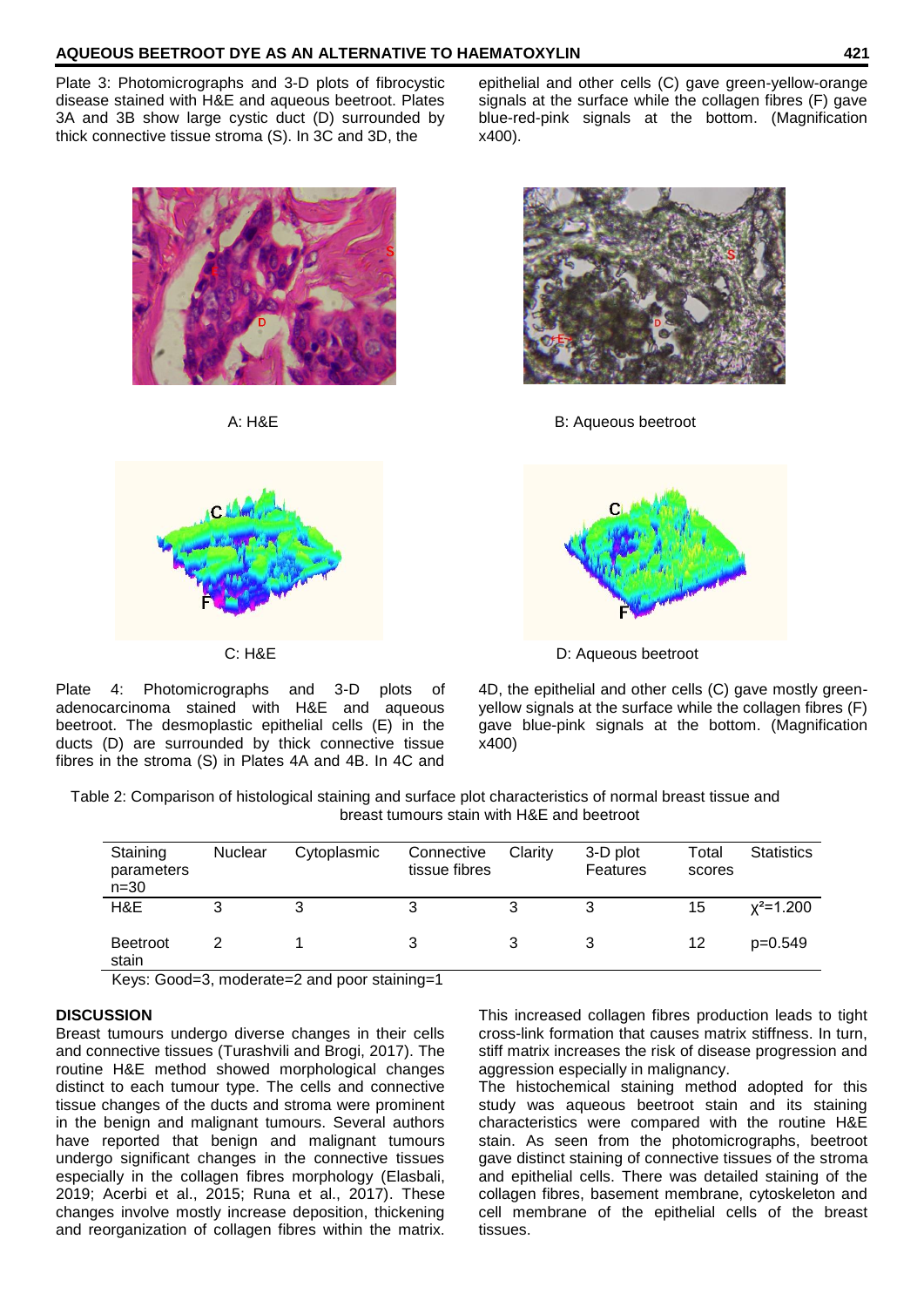The staining potential of beetroot is derived from the red colour of betalain pigments which is made up of betaxanthins and betacyanins (Udonkang et al., 2018). The red colour is derived from its dominant red-purple betacyanins because of their ability to have extended delocalization of electrons from copigmentation with betaxanthins pigments (Dumbrava et al., 2012; Galaffu et al., 2015; Solovchenko et al., 2019).

These betalain pigments also possess good staining properties due to their chemical composition. They are nitrogen-based pigments with cyclo-DOPA or amino or imino reactive groups (Dumbrava et al., 2012; Galaffu et al., 2015). These pigments have betalamic acid as their chromophore with a functional carboxyl (-COOH) group which provides a slightly acidic pH (Dumbrava et al., 2012). The acidic pH in turn confers specificity to basic tissue structures such as collagen fibres, basement membrane, cell membrane and cytoskeleton of the epithelial cells of the breast tissues (Udonkang et al., 2018).

The beetroot dye also gave metachromatic staining to the tissues by imparting varying colours of black, purple and green different from the red solution. This phenomenon of metachromasia may first be attributed to the bathochromic shift in the absorption spectra of the betalain pigments (D'mello, et al., 2016). This bathochromic shift was from a longer wavelength of red (525-740nm) to shorter wavelengths of green (520- 565nm) and purple (380-430nm) and to achromatic black. Similar finding of bathochromatic shifts in betalain pigments from 580nm to 550nm was reported by Solovchenko et al. (2019). The phenomenon of bathochromic shift has also been shown in weakly acidic solutions of dyes that undergo intramolecular copigmentation (Solovchenko et al., 2019; D'mello, et al., 2016; Rodriguez-Amaya et al., 2019; Esquivel, 2016; Kammerer, 2016).

Another principle attributed to metachromasia is polymerization of polyamino-proteins of the dyes. The betaxanthins are rich in glutamine while the betacyanin and betanidin are rich in phenylalanine. Polymerization of these polyamino-proteins of betalains with tissue proteins has been found to contribute to colour change (Galaffu et al., 2015).

The cells and connective tissues of the breast in the normal tissue, benign, and malignant tumours gave similar 3-D signals in the H&E- and beetroot-stained sections. The epithelial cells and collagen fibres of the stroma in the normal tissues gave signals that revealed uniformity in their arrangement and morphology. The fibroadenoma tissues gave signals that demonstrated distortion in the arrangement of the epithelial cells while the red signals of collagen fibres in the stroma revealed increase in fibre density. The signals from the fibrocystic disease showed the disoriented arrangement of the epithelial cells as well as the marked change in the collagen fibres density and number. Lastly, the signals from the adenocarcinoma showed changes in the arrangement of the epithelial cells and increased disorientation in collagen fibre deposition. These findings are similar to works by Wu et al. (2018) and Wen et al. (2016) which show that tumours undergo complex changes in their extracellular matrix and 3-D images give details of these extracellular matrix and collagen structural changes. These changes are seen as

light signals of different colours that are comparable with the histopathological features seen with H&E stains.

#### **CONCLUSION**

From the study, it has been shown that the cells and extracellular matrix notably the collagen fibres of the breast undergo distinct morphological changes in fibroadenoma, fibrocystic disease, and adenocarcinoma. Beetroot gave metachromatic staining of the breast tissues. It revealed in details the microstructural changes in the cells and collagen fibres. The 3-D surface plots of the beetroot-stained tissues were similar to the H&E-stained counterpart. The staining of the benign and malignant breast tissues showed that beetroot stain is valuable in the diagnosis of breast tumours. Thus, beetroot dye and 3-D surface plots when combined can serve as a cost effective, health and environment-friendly alternative staining method to routine haematoxylin and eosin in diagnosis of breast tumours in low resource areas.

#### **Author contributions statement**

MU and CE designed the study, did data interpretation, drafted and arranged the manuscript. AA, AE and II managed literature search and performed data collection and analysis. All authors read and approved the final version of the manuscript. MU is the guarantor of this work.

#### **Disclosure statement**

The authors declare that there is no conflict of interest.

**ACKNOWLEDGEMENTS**: The authors acknowledge Obong I. I. Udonkang who provided research materials for initiation of the study.

# **Funding**

No funding was obtained for this work

# **REFERENCES**

- Ebughe, G. A., Ekanem, I. A., Omoronyia, O. E., Nnoli, M. A., Nwagbara, V. J., Udosen, J. E., Umoh, M. S. and Ugbem, T., 2016. Age specific incidence of breast cancer in Calabar, Nigeria, Int J Trop Dis Health; 16(4): 1-12.
- Jedy-Agba, E., McCormack, V., Adebamowo, C. and dos- Santos-Silva, I., 2016. Stage at diagnosis of breast cancer in sub-Saharan Africa: a systemic review and metaanalysis, The Lancet Glo. Health; 4(12): e923–e935.
- Lukong, K. E., 2017. Understanding breast cancer The long and winding road. BBA Clinical; 7(1): 64- 77.
- Yan, S. H., 2013. An early history of human breast cancer: West meets East, Chinese J. Cancer; 32(9): 475–477.
- WHO 2016. Breast cancer: Prevention and control.<br>Retrieved online on 29<sup>th</sup> July. 2017. Retrieved online on  $29<sup>tn</sup>$  July, 2017. <http://who.int/cancer/detection/breastcancer/en/>